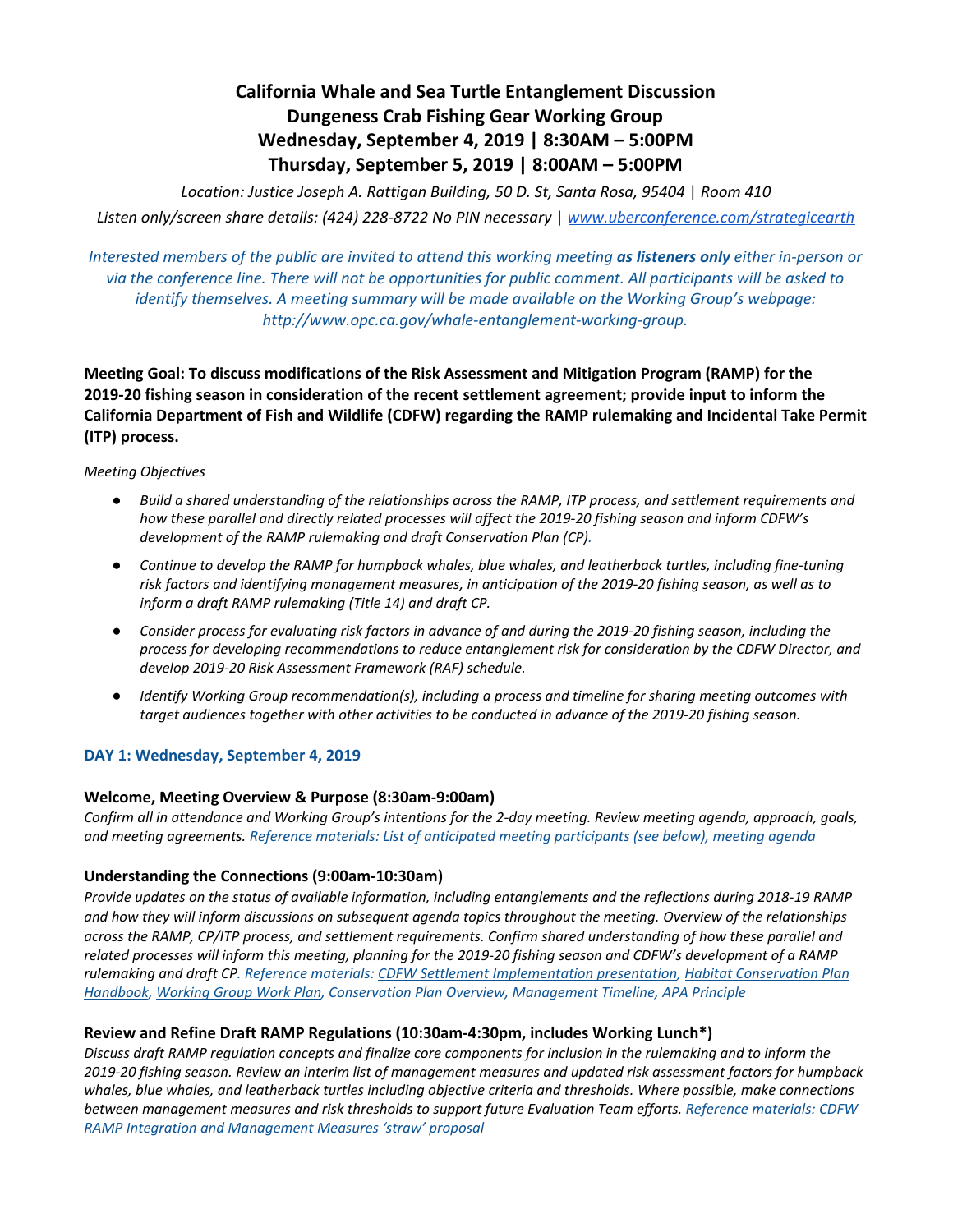# **Updates and Planning for Day 2 (4:30pm-5:00pm)**

As information is available, provide a brief update on the status of General Funds. Recap Working Group discussions from Day 1, identify Day 2 meeting priorities, and provide "homework" for Working Group participants' to complete prior to *arriving on Day 2. Note: Discussion may require modifying the Day 2 agenda listed below.*

# **Adjourn Day 1**

## **DAY 2: Thursday, September 5, 2019**

#### **Recap of Day 1 (8:00am-8:30am)**

Review discussions, agreements, and ideas discussed during Day 1. Confirm Day 2 meeting goals and anticipated outcomes.

## **Continue to Review and Refine Draft RAMP Regulations (8:30am-10:30am)**

Continue to fine-tune management measures and the RAF for humpbacks, blues, and leatherbacks. Where possible, make *connections between management measures and risk thresholds to support future Evaluation Team efforts. Consider how available data streams, risk factors, and management measures, including gear innovations, could evolve to support* adaptive management. Review and discuss criteria and thresholds that will be used during the 2019-20 fishing season.

## **2019-20 RAMP Planning (10:30am-3:30pm, includes Working Lunch\*)**

Informed by the RAMP discussions on Day 1 and 2, together with the settlement agreement, consider process for evaluating risk factors in advance of and during the 2019-20 fishing season including Evaluation Team process to consider, develop, and forward recommendations to reduce entanglement risk to the CDFW Director. Draw on available information related to the *risk factors. Develop 2019-20 RAF meeting schedule based on settlement requirements. Reference material: Draft 2019-20 RAF schedule*

## **Confirm Meeting Outputs and Work to be Conducted in Advance of 2019-20 Season (3:30pm-4:30pm)**

*Where appropriate, confirm Working Group recommendation(s) and identify a process and timeline for sharing meeting outcomes and other communications with commercial and recreational Dungeness crab fishermen and the fishing industry,* whale watch operators, decision makers, and other target audiences. Confirm product development, work plans, and other activities to be conducted September-November, including finalizing the 2019-20 Best Practices Guide. Identify roles and *responsibilities of Working Group participants. Reference material: Draft 2019-20 RAF schedule*

## **Recap and Closing (4:30pm-5:00pm)**

## **Adjourn**

\*Members of the public are invited to join the working lunch session on Days 1 and 2. We recommend meeting attendees bring lunch with them, however, a brief break will be made available for folks to get lunch at a local restaurant.

| <b>Name</b>                       | <b>Affiliation</b>                           |
|-----------------------------------|----------------------------------------------|
| <b>Working Group Participants</b> |                                              |
| Jim Anderson                      | Commercial Fishing-Half Moon Bay             |
| <b>Ryan Bartling</b>              | <b>CDFW Marine Region</b>                    |
| Mike Cohen                        | Commercial Fishing - Port San Luis/Morro Bay |
| Tom Dempsey                       | The Nature Conservancy                       |
| Calder Deverle                    | <b>Commercial Fishing - Monterey</b>         |
| Tom Estes Jr.                     | <b>Commercial Fishing - Fort Bragg</b>       |
| Kathi (Koontz) George             | CA Whale Rescue (participating remotely)     |
| <b>Rick Harris</b>                | Processor                                    |

# **Anticipated Meeting Participants**